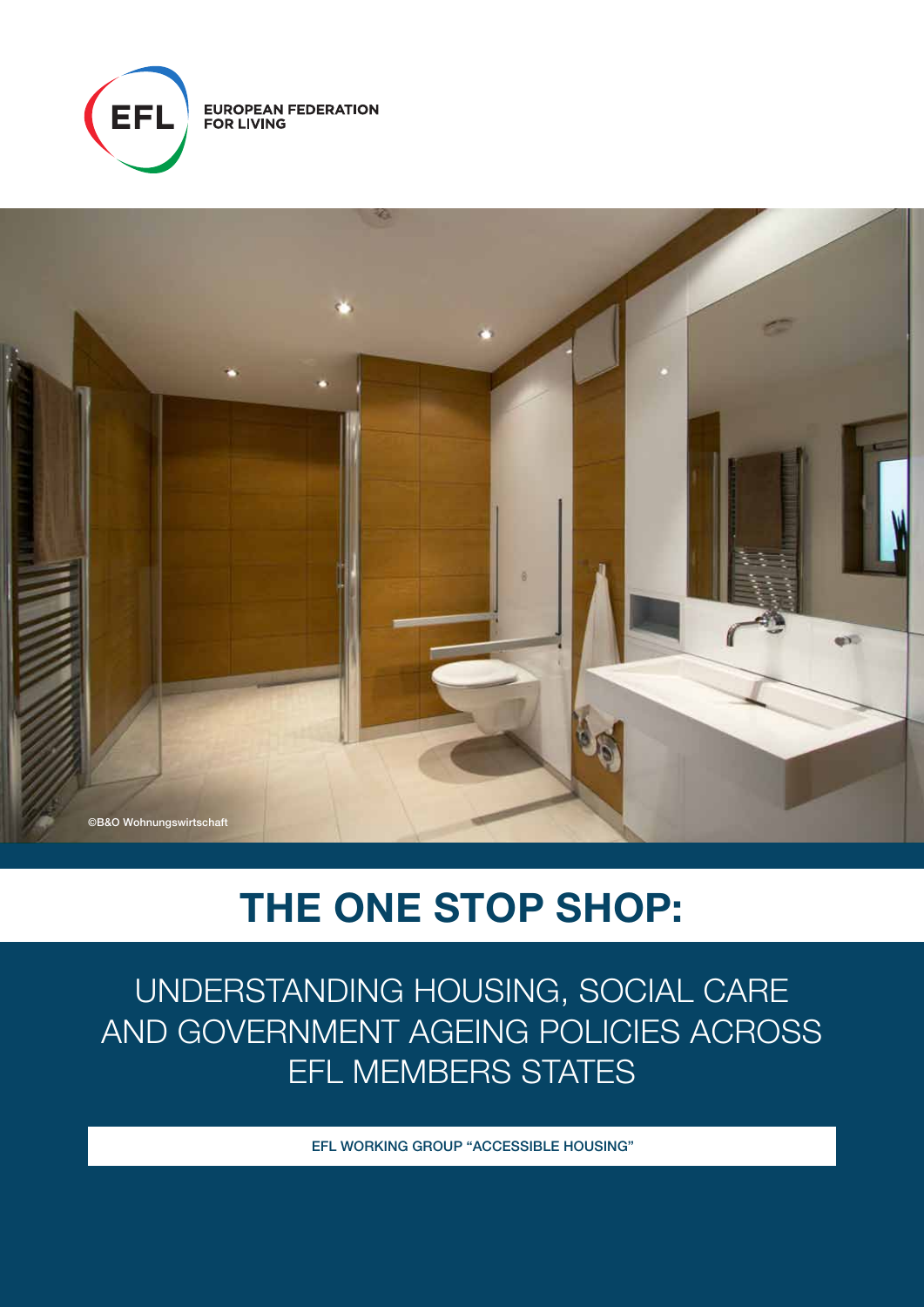### **CONTENTS**

| 1.             |                                                                  |  |
|----------------|------------------------------------------------------------------|--|
| $\overline{2}$ |                                                                  |  |
| 2.1            |                                                                  |  |
| 2.2            |                                                                  |  |
| 2.3            |                                                                  |  |
| 2.4            |                                                                  |  |
| 3              |                                                                  |  |
| 3.1            |                                                                  |  |
| 3.2            |                                                                  |  |
| 3.3            |                                                                  |  |
| Δ.             |                                                                  |  |
| 4.1            |                                                                  |  |
| 4.2            | <b>GOVERNMENT POLICY IN RESPONSE TO THE AGEING POPULATION 17</b> |  |
| 4.3            | <b>GOVERNMENT PROGRAMS IN PLACE TO DEAL</b>                      |  |
|                |                                                                  |  |

### Imprint

| THE ONE STOP SHOP:               |                                                                                                     |  |  |
|----------------------------------|-----------------------------------------------------------------------------------------------------|--|--|
|                                  | UNDERSTANDING HOUSING, SOCIAL CARE AND GOVERNMENT AGEING POLICIES                                   |  |  |
| <b>ACROSS EFL MEMBERS STATES</b> |                                                                                                     |  |  |
| Report written by:               | EFL working group "Accessible Housing" 2014/15                                                      |  |  |
| Design:                          | European Federation for Living (EFL)                                                                |  |  |
| Copyright:                       | EFL 2015                                                                                            |  |  |
| Publisher:                       | FFL.                                                                                                |  |  |
| Publisher's address:             | European Federation for Living                                                                      |  |  |
|                                  | P.O. Box 67065                                                                                      |  |  |
|                                  | NL-1060 JB Amsterdam                                                                                |  |  |
| Published in:                    | <b>April 2015</b>                                                                                   |  |  |
| Editorial:                       | EFL working group "Accessible Housing"                                                              |  |  |
| Sale:                            | only non-commercial use                                                                             |  |  |
| Print run:                       | 100 copies                                                                                          |  |  |
|                                  | Reprinting this publication - even in abstracts - is allowed only with permission of the publisher. |  |  |
|                                  |                                                                                                     |  |  |

EFL bundles together more than 750.000 dwellings from seven countries. We have the opportunity to upscale solutions to a size which really matters! We must first however have a clearer understanding of the nuances that exist between the different systems across member states. This will allow us to work more effectively and efficiently together and hopefully come up with more bespoke solutions for clientele.



### FOREWORD

## Dear Reader,

I am very delighted to present you this report. EFL's main vision is to bring together experts from the housing sector across Europe with the goal of mutual learning and sharing of expertise. The information presented in this report is of high value to meeting this goal. I hope, with this knowledge, members can improve their capabilities and businesses going forward.

The report was written with the input from EFL specialists from Germany, Finland, France, Netherlands and United Kingdom. It gives you a global overview of current regulations and policies of each individual country. It also discusses housing options for elderly and disabled people, special housing arrangements for target groups, rental payment systems and social care. The ageing society is one of the main societal challenges in Europe. Finland sits on top of the list of a fast growing elderly population followed by countries like Germany and France. Research has shown that each country within EFL has a huge need to adapt their existing housing stock to meet the needs of the elderly, even though they are still mobile or become more and more limited in their physical abilities. As public funds for adaptation of the housing stock, especially for low income groups, are completely insufficient, countries need to think of alternatives to facilitate elderly people in their existing homes. Use of intelligent technologies is increasingly used to tackle this challenge. EFL is proud to be a forerunner in this field. It actively supports the project 'I-stay@home', which in fact was created by EFL members and is currently in its final phase. It is still of small significance in relation to the overall needs, but at least it is a start in our quest to face the challenge of our ageing societies.

Lastly, I would like to thank the working group 'Accessible Housing', and especially the group leader Glen Joseph, with this great piece of work and wish all a good continuation of the work before us.

Kind regards, March 18, 2015



Joost Nieuwenhuijzen, Managing Director EFL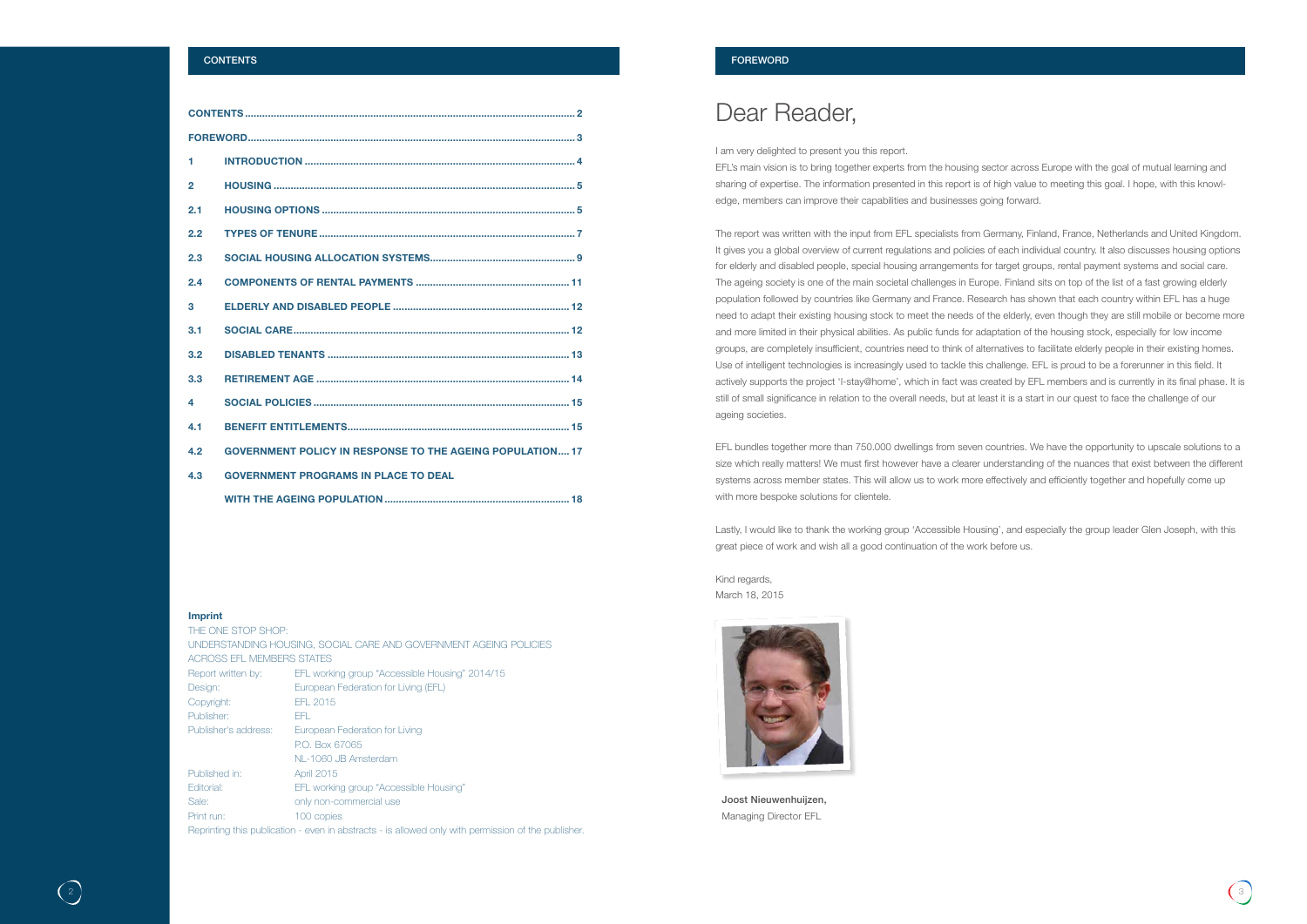European Federation for Living (EFL) is made up of housing professionals from a range of European countries. In order for these professionals to communicate more effectively together, they need to have a greater understanding of the housing and social terms used in different countries. After a number of meetings, members of the Accessible Housing working group identified that on occasions individuals were talking at cross purposes even though they were using the same words. As a result of this they decided to embark on a cross country review that would compare and contrast the terms used in the housing, social care and public policy sectors of members.

Overall, the report contains three chapters. Chapter 2 looks at housing related matters in an attempt to give members a better understanding of social housing amongst EFL member countries. Chapter 3 examines social care across the members and provides definitions of disability and information on retirement ages. The final chapter looks at current government policies and programmes that speak to the challenges of the members' ageing societies.  $\odot$ 

The specific aim of the review is to provide members with information that will enable them to more confidently work and discuss housing, age related and government policy matters with minimal misunderstanding. Critically, members would be able to identify the nuances that exist between countries and develop housing solutions that would meet the needs of a wider range of individuals than would otherwise be possible.

The review gathered information from Finland, France, Germany, Netherlands and the UK. Members completed a pro forma that requested information on a range of issues such as housing options, types of property ownership or tenure, allocation systems, composition of rental payments, social care, the elderly and disabled people, retirement age, benefit entitlements, government policies and programmes. The information was analysed by all the members and the findings are provided in this report.

> The various housing options falling under the three broad categories in the various countries are provided in the figures below.

The housing options available to disabled and elderly people are numerous across Finland, UK, France, Netherland and Germany. Information on these different options aids pan European research and development of future housing solutions for the ever ageing population in Europe. Housing professionals are also able to identify best practice in other countries and share this across borders.

This information sharing is particularly relevant for housing providers as an increasing proportion of their customers are elderly and or disabled. Housing providers, local governments and housing corporations need to find a range of solutions that will help facilitate self-reliance. Governments in Europe are finding it very challenging to provide suitable housing options to elderly and disabled residents because of the economic and budgetary constraints that currently exist and are expected to persist in the future. The broad consensus emerging from EFL member countries is that elderly and disabled people are increasingly looking to stay at home as they become older.

Housing options fall under three main categories: • Mainstream Housing: these homes are designed to



satisfy the needs of any one in the population including

elderly and disabled people. This constitutes the large majority of homes in any country. The vast majority are not designed or developed to meet access and adaptability standards for elderly and disabled people. In the Netherlands for example, according to the 'WoOn 2012' study, only around a quarter (27%) of the total housing stock can be defined as 'potentially suitable' for senior living.

- Specialised housing: these homes are broadly designed for older people and at least in the case of the UK for the over 55s. This category also includes sheltered and multigenerational housing options with the provision of some access to support and care. For example there are apartment-sharing communities with extra care and/or nursing (older tenants share an apartment and their nursing service, one person per room).
- Residential Care: refers to institutional accommodation specifically for older people with suites of bedrooms and access to support and nursing care provided in residential care homes.

## 2.1 Housing options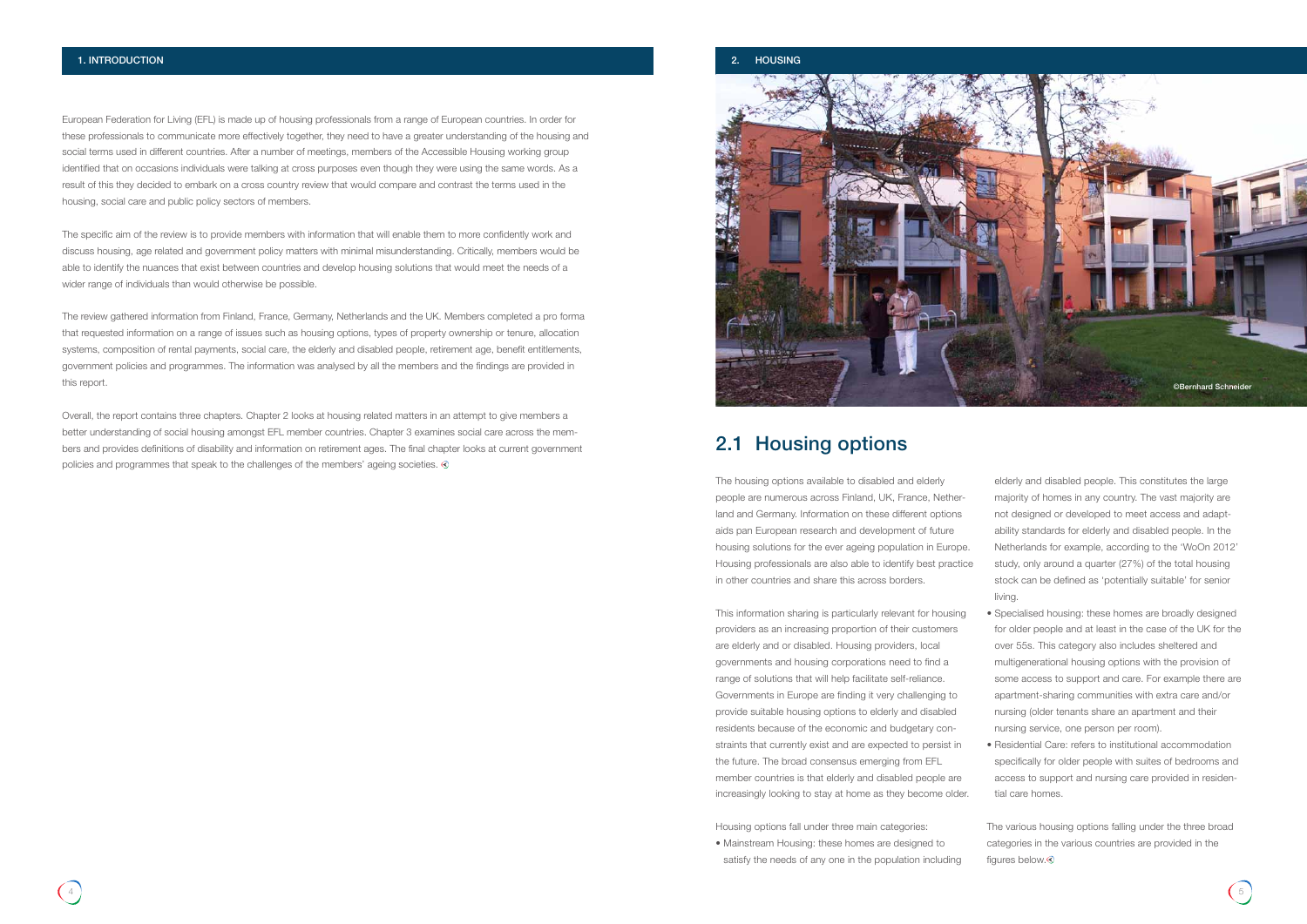

| Figure 1 Mainstream Housing  |                                                                                                                                                                                                           |
|------------------------------|-----------------------------------------------------------------------------------------------------------------------------------------------------------------------------------------------------------|
| Finland                      | • Dwellings such as apartments, houses and bungalows which are not specifically designated to any given groups                                                                                            |
| France                       | • Homes with no specialised features                                                                                                                                                                      |
|                              | • Housing designed to meet access and adaptability standards for everyone including elderly and disabled people                                                                                           |
|                              | • Adapted homes to meet the needs of residents                                                                                                                                                            |
| Germany                      | • Homes such as independent apartments with or without ambulatory care or mobile nursing                                                                                                                  |
|                              | • Retirement apartments for older tenants with additional service or care                                                                                                                                 |
| Netherlands                  | . All property types including homes that have been adapted to become so called 'zero-steps houses' and are                                                                                               |
|                              | increasingly equipped with Domotica technology                                                                                                                                                            |
| UK                           | • General needs - housing with no specialised features                                                                                                                                                    |
|                              | • Lifetime homes - Housing designed to meet access and adaptability standards for everyone including older                                                                                                |
|                              | people                                                                                                                                                                                                    |
|                              | • Adapted homes - Housing which has been changed to meet the needs of its residents                                                                                                                       |
| Figure 2 Specialised Housing |                                                                                                                                                                                                           |
| Finland                      | • Residential homes for older people                                                                                                                                                                      |
|                              | • Sheltered housing with 24-hour assistance                                                                                                                                                               |
|                              | • Institutions and housing with 24-hour assistance for people with mental health problems                                                                                                                 |
|                              | • Other sheltered housing with 24-hour assistance                                                                                                                                                         |
| France                       | • Residential homes for older people                                                                                                                                                                      |
|                              | • Sheltered housing                                                                                                                                                                                       |
|                              | • Institutions and housing with 24-hour assistance for people with mental health problems.                                                                                                                |
| Germany                      | • Multigenerational houses                                                                                                                                                                                |
|                              | • Living with "integration help" (support from social workers or psychologists for people with disabilities)                                                                                              |
|                              | • Assisted living (support from social workers for affected tenants to avoid homelessness)<br>• Sheltered housing with 24-hour assistance. May include 24-hour alarm system, warden, lounge, programme of |
|                              | activities.                                                                                                                                                                                               |
| Netherlands                  | • Quasi-independent assisted living communities. This type of housing most often consists of apartment complexes                                                                                          |
|                              | that are especially designed to meet the needs of elderly people.                                                                                                                                         |
| <b>UK</b>                    | . Sheltered/retirement - Independent living (own front door). May include 24-hour alarm system, warden, lounge,                                                                                           |
|                              | programme of activities.                                                                                                                                                                                  |
|                              | . Very sheltered/assisted living - Independent living with managed care and support services. Features as above,                                                                                          |
|                              | may also include: hairdressing service, 24-hour staff                                                                                                                                                     |
|                              | · Extra Care - Independent living with managed on-site care and support services. Features as above, may also                                                                                             |
|                              | include: hairdressing service, 24-hour staff                                                                                                                                                              |
|                              | • Close care housing - Independent living with on-site care and support, linked to a care home                                                                                                            |
|                              | • Retirement Villages - Large developments (often 100+) with a range of housing types and levels of care and                                                                                              |
|                              | support (sheltered, very sheltered/extra care, close care and nursing care) on one site.                                                                                                                  |
| Figure 3 Residential Care    |                                                                                                                                                                                                           |
| Finland                      | . Health care wards in hospitals - long term care for the elderly provided in the hospital setting.                                                                                                       |
|                              | • Institutional care and housing services in social care with part-time assistance                                                                                                                        |
|                              | . Other housing services with staff available during daytime hours only                                                                                                                                   |
| France                       | . Nursing Care - Care homes with 24-hour nursing care                                                                                                                                                     |
|                              | • Specialised care homes - Care homes for specific needs including dementia                                                                                                                               |
| Germany                      | . Nursing care - Care homes with 24-hour nursing care                                                                                                                                                     |
|                              | • Residential care homes for people in need of care and people with disabilities                                                                                                                          |
| Netherlands                  | . Nursing Care - Care homes with 24-hour nursing care                                                                                                                                                     |
|                              | • Residential Care Homes - Accommodation with meals, personal care (physical and emotional), staff on call                                                                                                |
|                              | · Specialised care homes - Care homes for specific needs including dementia                                                                                                                               |
| <b>UK</b>                    | . Nursing Care - Care homes with 24-hour nursing care                                                                                                                                                     |
|                              | • Residential Care Homes - Accommodation with meals, personal care (physical and emotional), staff on call                                                                                                |

• Specialised care homes - Care homes for specific needs including dementia

## 2.2 Types of tenure

Tenure refers to the condition under which properties are occupied and this could be either an owner occupier or renter. In addition, most countries offer some variety within these two types and on occasions the same term is used in different ways. Shared ownership, for example, has a different meaning in the UK than it has in France and Finland.

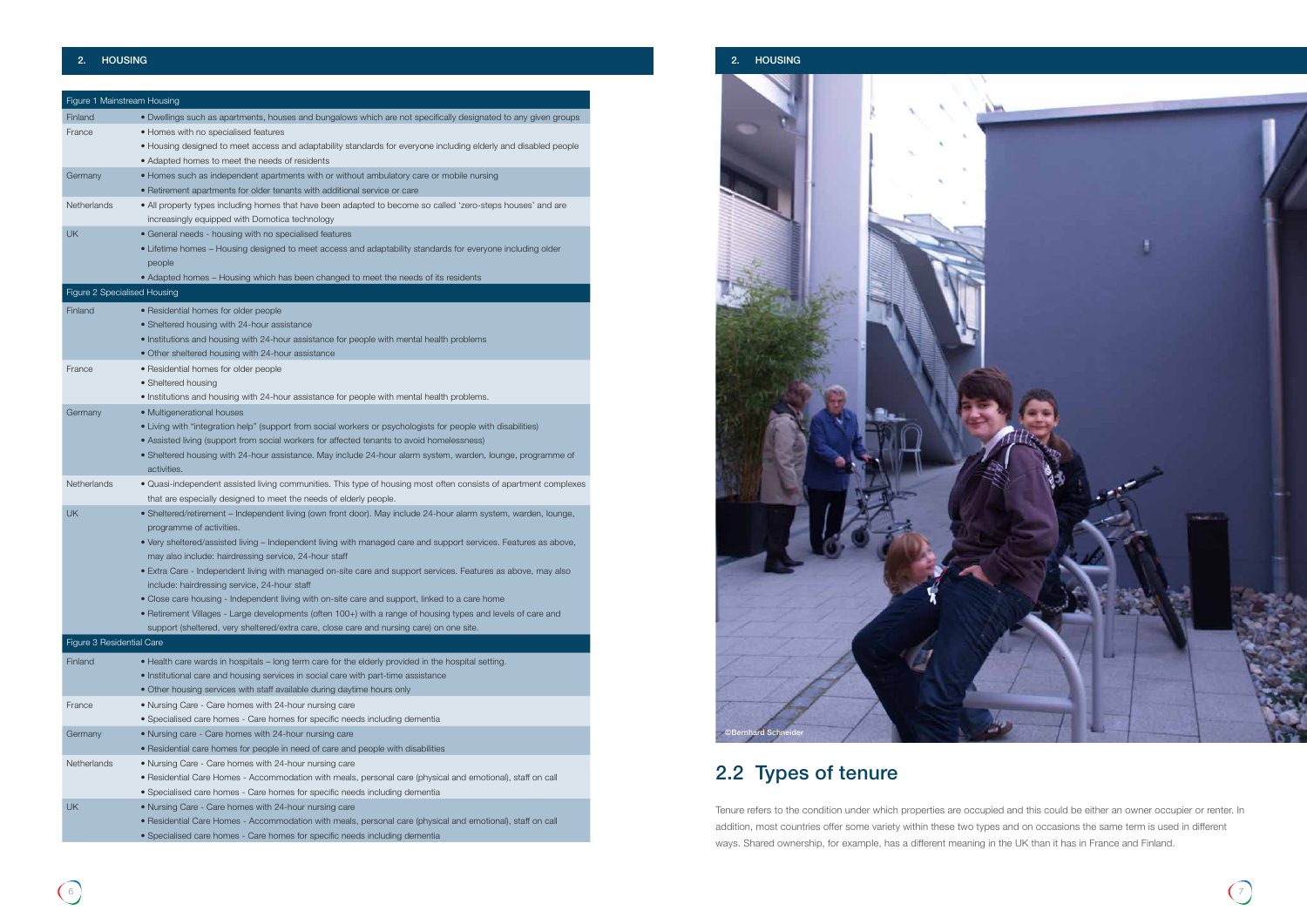

| Figure 4 Types of tenure        |                                                                                                                                                                                                                                                                                                                                                                  |                     |  |  |
|---------------------------------|------------------------------------------------------------------------------------------------------------------------------------------------------------------------------------------------------------------------------------------------------------------------------------------------------------------------------------------------------------------|---------------------|--|--|
| Type of tenure                  | <b>Definition</b>                                                                                                                                                                                                                                                                                                                                                | In which countries? |  |  |
| Rented (private and social)     | Tenant is paying rent for a property or dwelling to a private<br>landlord or public association, housing association or<br>cooperative. Rents can either be commercial by market price<br>or social rents for those in need. All countries have different<br>systems on how to provide social housing or social rent.                                            | In all countries    |  |  |
| Housing Cooperative tenancy     | Tenants live in, collectively manage and own parts of their<br>accommodation. This involves taking responsibility for<br>arranging repairs, making decisions about rent and who joins<br>or leaves the co-op.                                                                                                                                                    | In all countries    |  |  |
| Outright ownership              | The person or group that occupies a house owns the<br>property (and usually the land on which it sits)                                                                                                                                                                                                                                                           | In all countries    |  |  |
| Owner occupied model in Finland | Owning an apartment in Finland usually means owning<br>shares in a housing cooperative.                                                                                                                                                                                                                                                                          | Finland             |  |  |
| Shared ownership                | The property is purchased by two or more persons, with<br>each one holding a stake in the property in whatever terms<br>that may be decided between them.                                                                                                                                                                                                        | France, Finland     |  |  |
| Shared ownership                | A form of low cost home ownership that combines renting<br>with buying                                                                                                                                                                                                                                                                                           | <b>UK</b>           |  |  |
| Right of occupancy              | Tenants pay 15% share of original purchase value as a "right"<br>to use the apartment. It can be seen as kind of deposit to the<br>housing company. Rent is normally a little lower in these<br>apartments. Tenants get automatically their 15% deposit<br>back when they move away. Usually, tenants cannot buy the<br>right-of-occupancy apartment completely. | Finland             |  |  |
| Leasehold                       | Method of owning property (usually a flat) for a fixed term but<br>not the land on which it stands. Possession of the property<br>will be subject to the payment of an annual ground rent.                                                                                                                                                                       | <b>UK</b>           |  |  |
| Leasehold                       | In Germany, leasehold refers to the rental of a piece of land<br>for the sole purpose of building a property for a limited period<br>of time.                                                                                                                                                                                                                    | Germany             |  |  |
| <b>Equity Release</b>           | A means of retaining use of your house or other object which<br>has capital value, while also obtaining a lump sum or a<br>steady stream of income, using the value of the house                                                                                                                                                                                 | <b>UK</b>           |  |  |

Housing allocation refers to distribution of social housing stock. The efficient allocation of properties ensures that elderly and disabled people receive properties that are most suitable for their needs. The allocation systems in the countries participating in the study are all quite robust and similar. Local governments and housing organisations tend to have central and/or localised allocations systems for their social housing and properties are allocated to those with the highest need such as: low income; homelessness; overcrowding; and medical need. Although there are similarities between allocations models some differences also exist particularly in regard to the ability to exclusively house social tenants. In Germany local authorities operate a system that allows housing providers to allocate social housing stock to non-social tenants. The local authority will charge a fee for doing so. The integration of private tenants into the social sector ensures that social housing tenants are not ghettoised in neighbourhoods. Finland has a universal allocation system. Government legislation requires both private and public housing companies to follow the same allocations procedure as social landlords. This means that tenant needs are taken into account from both sides before a property can be allocated.  $\circledS$ 

## 2.3 Social Housing Allocation Systems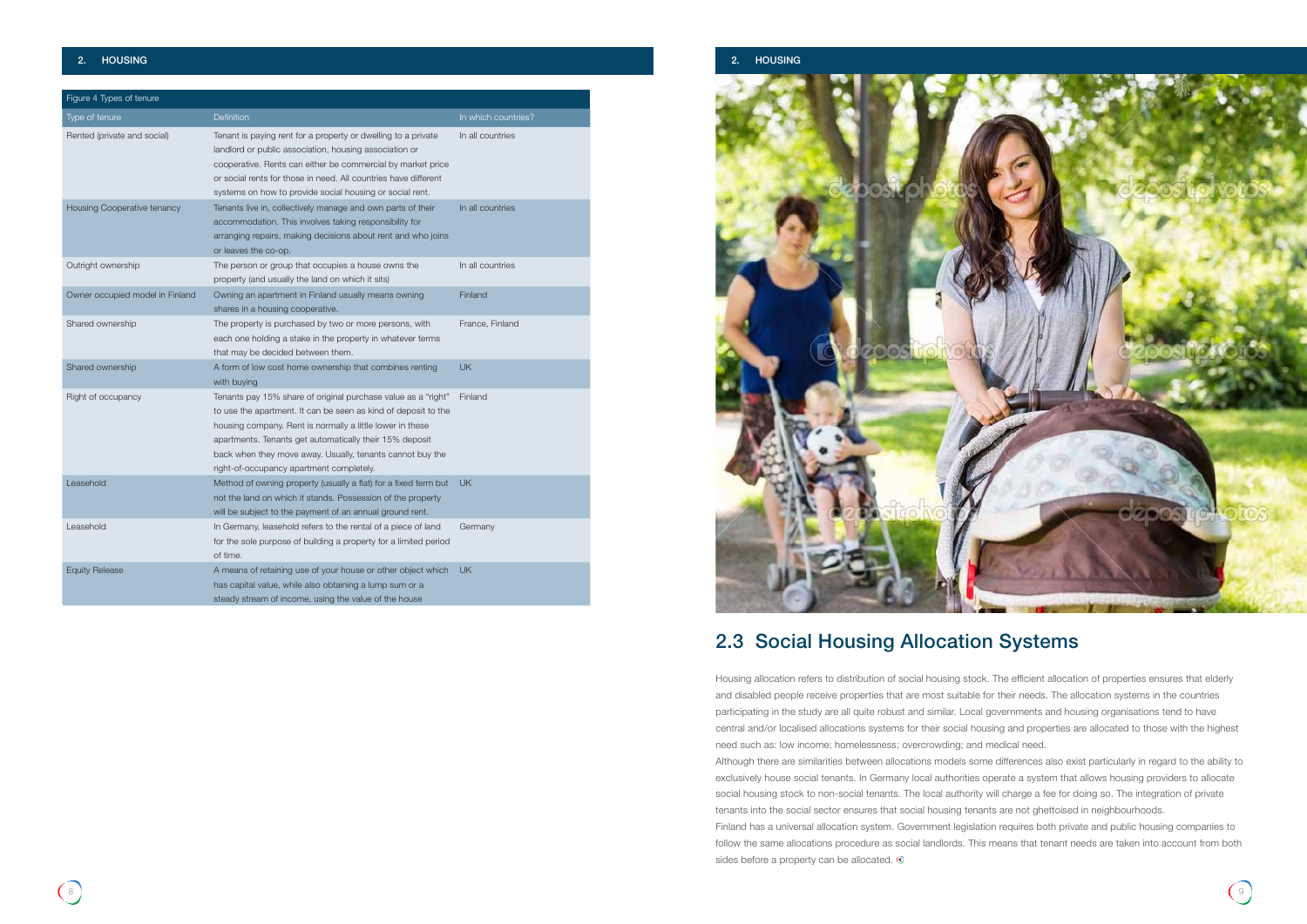### 2. HOUSING 2. HOUSING

## 2.4 Components of rental payments

In almost all countries, the rent consists of basic rent and service charges. The service charges can be composed of multiple things depending on what services are being provided at the property. Some common service charges are: cleaning; gardening; utilities and equipment maintenance. In Germany basic rents may also include heating and water costs.

Germany also has a system of recoverable utilities cost, where landlords pay utilities (e.g. heating and water) upfront and recover differences from tenants at the end of the financial year.  $\circledast$ 

A different system is used in Finland, where rent is based on a "cost-price" principle that limits rent to include only the actual maintenance costs of the property and a share of the investment cost in the property. Landlords are not allowed to make any profits from charging rent, except by earning back their share of the investment costs. The costs for services are never included in the rent, instead they are charged separately by the companies supplying the service. Owners of social housing are forbidden from providing services in order to keep these costs separate.



| Figure 5 Housing allocations systems |                                                                                                                                                                                                                                                                                                                                                                                                                                                                                                                                                                                                                                                                                                                                                                                                                                                                                                                                                                                                                                                                     |  |  |  |
|--------------------------------------|---------------------------------------------------------------------------------------------------------------------------------------------------------------------------------------------------------------------------------------------------------------------------------------------------------------------------------------------------------------------------------------------------------------------------------------------------------------------------------------------------------------------------------------------------------------------------------------------------------------------------------------------------------------------------------------------------------------------------------------------------------------------------------------------------------------------------------------------------------------------------------------------------------------------------------------------------------------------------------------------------------------------------------------------------------------------|--|--|--|
| Country                              | Social Housing Allocations System                                                                                                                                                                                                                                                                                                                                                                                                                                                                                                                                                                                                                                                                                                                                                                                                                                                                                                                                                                                                                                   |  |  |  |
| Finland                              | Allocation is normally carried out by local housing authorities who prioritise people based on their income, wealth<br>and the urgency of their housing requirements. Private social housing companies are also required to follow these<br>principles in tenant selection.                                                                                                                                                                                                                                                                                                                                                                                                                                                                                                                                                                                                                                                                                                                                                                                         |  |  |  |
| France                               | Tenants can apply for "APL" (Aide à location pour le logement), which is financial aid from the state that will fund part<br>of the rent. The amount paid depends on the financial situation of the tenant. There is no specific percentage of<br>applicants who are awarded this form of support, instead, the Commission of Local Authorities and Social Housing<br>Organisations meet a few times each month to examine individual cases. Successful application depends on<br>whether the person comes from the city where they have applied, their financial situations, their job, and several<br>other factors. The property for which the benefit will be paid must be the applicant's primary residence, not a<br>secondary one or one provided by a company.                                                                                                                                                                                                                                                                                              |  |  |  |
| Germany                              | Tenants with low income or benefits can apply for a warrant or 'access permits' at their local authority, which<br>enables access to social housing stock. In order to avoid letting all of their properties to social tenants, landlords can<br>apply for relief from the duty to house social tenants but must pay a fee to do so. The benefit-receiving person can<br>apply to social housing stock in the private and public market.<br>Vulnerable groups such as families facing eviction and potential homelessness, elderly and disabled people given<br>highest priority have particular access rights.                                                                                                                                                                                                                                                                                                                                                                                                                                                     |  |  |  |
| Netherlands                          | Decentralised allocations system and housing associations focus on priorities at local levels. The system is based on<br>choice-based-lettings. Disabled people get any priority within the allocation systems. The government only advises<br>(rather than requires) landlords to use priority need cards to enable vulnerable households to gain access to social<br>housing.                                                                                                                                                                                                                                                                                                                                                                                                                                                                                                                                                                                                                                                                                     |  |  |  |
| United Kingdom                       | Nomination agreements are set up between social housing providers and local authorities, where local authorities<br>are given a certain percentage of the nominations. This figure varies between each local authority area but is<br>normally around the 75-100% nomination right. This means that the local authorities provide the housing provider<br>with a list of nominations for a vacant property. The housing provider is allowed to directly let the remaining<br>percentage of properties themselves.<br>Local authorities normally operate a system called "Choice Based Lettings" to decide to whom properties are let.<br>People sign up to this scheme via the local authority and then electronically bid for properties. Where applicants are<br>not able to bid on properties independently, the local authority does it on their behalf. Properties are allocated to<br>individuals based on who has the highest need as measured by a range of variables including medical necessity,<br>overcrowding, social factors, and many other factors. |  |  |  |

### Figure 6 Components of rental payments

| Figure 6 Components of rental payments |                      |                          |                      |                      |
|----------------------------------------|----------------------|--------------------------|----------------------|----------------------|
| Finland                                | France               | Germany                  | <b>Netherlands</b>   | <b>UK</b>            |
| "Cost-price" principle                 | Basic rent + service | Basic rent + recoverable | Basic rent + service | Basic rent + service |
|                                        | costs                | utilities cost + service | costs                | costs                |
| Landlords are only                     |                      | costs                    |                      |                      |
| allowed to earn back                   |                      |                          |                      |                      |
| their share of the                     |                      | Basic rents may also     |                      |                      |
| investment costs.                      |                      | sometimes include        |                      |                      |
|                                        |                      | heating and water costs. |                      |                      |
|                                        |                      |                          |                      |                      |

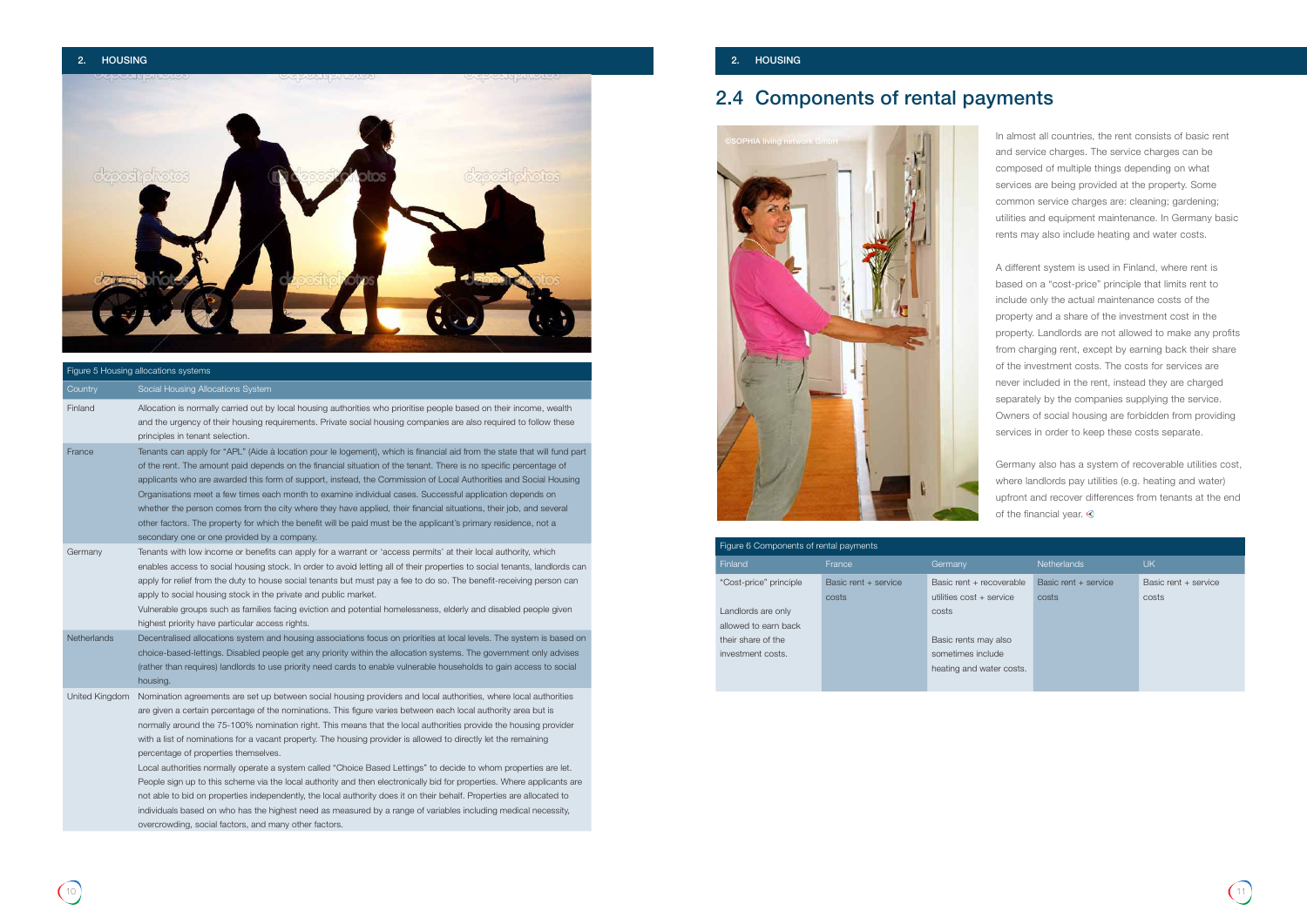### 3.1 Social Care 3.2 Disabled people

This section discusses social care across the partners paying particular attention to how this is funded and unearthing common practices and differences. In developing housing solutions for the future a basic understanding of how elderly and disabled people are cared for in the community is important. The findings from the review are as follow:

> The detailed arrangement for each country is provided in the figure below.  $\odot$

- All countries have a mixture of public and privately funded social / community care in place which people can access. However social care is largely funded by governments with the exception of Germany which has an insurance based system.
- All countries means-test applicants to determine whether they qualify for public assistance or whether people have to fund their care themselves. This is to ensure that limited funds are used on the least well off.
- Assistance can come in a number of forms through allowances paid by central or local government, charities or through insurance schemes.

The definition of disability and the terms used to refer to people with disabilities are provided in figure below. In Germany and Finland for example the term Handicapped is widely used but this is not used in the UK at all as it view as derogatory.

difficulties coping with everyday life due to a long term "handicap" or her personal situation and living environment. The term "personal

### efined as:

people are classified by their indiations of disabled areas, ranging from 1 (most disabled). A disabled m classification 4. At this stage they require assistance which aids ting up, but they are still able to move around their apartment

capped", with several subsidiary terms used to describe particular ry disability (blindness, deafness, etc.); speech impediment; disorder; and learning disability.

, so 50% disabled and above are deemed as severely disabled. ervaliden can be translated as disabled and describe those who to describe someone who is impaired by chronic illness.

hysical or mental impairment that has a 'substantial' and I daily activities.

The challenges of the ageing population lie in the number of disabilities that can arise especially as people age. In our communities individuals are provided support by the state so that they can lead comfortable lives. Housing solutions for the future would need to take into account some of the disabilities that may arise because of old age. New properties will have to be accessible and existing ones adapted. Disability is an important issue going forward but does it mean the same thing across the EFL member states. Below are some interesting highlights from the review:

- In the UK people with a wide range of conditions are covered by this definition, including cancer, HIV/AIDS, progressive conditions like MS and many other impairments.
- In Germany and France there is a clear gradation of disability so for example in Germany individuals are severely disabled if they have a degree of disability of at least 50 percent.
- Germany, Netherlands and France appear to have a clear medical outlook on disability and in the case of Germany and France go as far as providing clear classifications. In Finland and the UK, though there is often a medical perspective on disability, there is also a strong emphasis on the social models of disability. The medical models see disability as a medical issue caused by an individual's health condition or impairment. Conversely, the social model believes that disability is created by barriers in society such as the environment, people's attitudes and/or organisations inflexible policies, practices and procedures

### Figure 7 Social Care

| Finland            | • Social care for elderly people is funded by taxes and insurance. A very low income person will qualify for a sheltered<br>housing unit and the services that accompany it. They also receive a stipend from the local government. Municipalities<br>are responsible for organising both housing and services for elderly people.<br>• A low income person can also apply for housing allowance which will pay nearly all of their rent. To cover the cost of<br>services, local governments supply beneficiaries with vouchers that they then give to service providers, though some<br>will be required to pay part of the cost themselves, from their pension.                                                                                                                                                                                                                                                                                                                                                                                                                                                                                                                                                                                                   |
|--------------------|----------------------------------------------------------------------------------------------------------------------------------------------------------------------------------------------------------------------------------------------------------------------------------------------------------------------------------------------------------------------------------------------------------------------------------------------------------------------------------------------------------------------------------------------------------------------------------------------------------------------------------------------------------------------------------------------------------------------------------------------------------------------------------------------------------------------------------------------------------------------------------------------------------------------------------------------------------------------------------------------------------------------------------------------------------------------------------------------------------------------------------------------------------------------------------------------------------------------------------------------------------------------|
| France             | . Social care is funded by the government but administered independent from social housing. It can supply meals,<br>cleaning services and other kinds of assistance to elderly people.                                                                                                                                                                                                                                                                                                                                                                                                                                                                                                                                                                                                                                                                                                                                                                                                                                                                                                                                                                                                                                                                               |
| Germany            | • Care is part of the German social security system which includes health, unemployment, care, retirement and accident<br>(job-related incapacity) insurance, which everyone is required to pay. The contributions are split between employers<br>and employees. The care service is federally administered by public or private care insurance authority. Individuals<br>receive private or public support depending on their incomes and work status (employed or self-employed).<br>. When in need of care, people apply to care insurance. They then receive an amount of money for purchasing mobile<br>nursing care, depending on the level of care needed.<br>. People often have to apply for social benefits because care insurance seldom covers the overall cost of care.<br>• Social care services are for example emergency call services, meals on wheels, care at home (usually done by relatives<br>if low care level is stated), ambulatory care (mobile nursing service), retirement homes or retirement apartments with<br>additional service and care (comparable to sheltered housing scheme), nursing home, geropsychiatry, palliative care<br>units, hospice)<br>•Community care involves the provision of information and community centres. |
| <b>Netherlands</b> | • In the Netherlands many interventions are implemented for social care. There are public as well as private foundations<br>for all types of care. Like 'Meals on Wheels' the Foundation for the Elderly and Wellbeing 'Stichting Ouderen en<br>Welzijn' introduced 'Tafeltje Dekje', a program that delivers meals to individuals at home. Other foundations battle to<br>reduce or prevent social isolation amongst older people. These different types of foundations can be national or<br>regional. Most of them rely on financial support from the national government or charities, or both.                                                                                                                                                                                                                                                                                                                                                                                                                                                                                                                                                                                                                                                                  |
| UK                 | • Care is funded by Social Services (local authorities) who organise for care, food, and shopping assistance for the<br>elderly.<br>• Personal budgets from local social services assigned to individuals to freely purchase care service<br>• Floating Support is also available which is funded by the County Council department. This is fund is called "Supporting<br>People".<br>. People can also purchase community care privately by going direct to the care provider.<br>• Midday meal service can be provided in some specialist extra care schemes – an additional charge is made alongside<br>the rent and service charge.                                                                                                                                                                                                                                                                                                                                                                                                                                                                                                                                                                                                                              |

| Figure 8 Disabled people |                                                                                                                                                                                                                                                                 |
|--------------------------|-----------------------------------------------------------------------------------------------------------------------------------------------------------------------------------------------------------------------------------------------------------------|
| Finland                  | A disabled person is described as a person who has difficult<br>or disease. The severity of disability is defined by his or her                                                                                                                                 |
|                          | with handicap" or a "handicap person" is often used.                                                                                                                                                                                                            |
| France                   | The term used in France is "disabled person", and is define<br>Disabled people are classified by their level of disability, ran<br>person can start receiving state-funded assistance from cla                                                                  |
|                          | them in basic movements such as lying down and getting a<br>without assistance.                                                                                                                                                                                 |
| Germany                  | The terms used in Germany are "disabled" and "handicapp"<br>disabilities. These terms are: physical disability; sensory dis<br>psychological or mental disability or disorder; learning disor<br>Individuals are classified by a percentage of disabilities, so |
| <b>Netherlands</b>       | The terms used are "invaliden" and 'indervaliden'. Indervalion<br>are limited in their mobility, whereas 'invaliden' is used to de                                                                                                                              |
| <b>UK</b>                | The term used in the United Kingdom is "disabled person".<br>A person is considered to be disabled if they have a physic<br>'long-term' negative effect on their ability to do normal dail                                                                      |

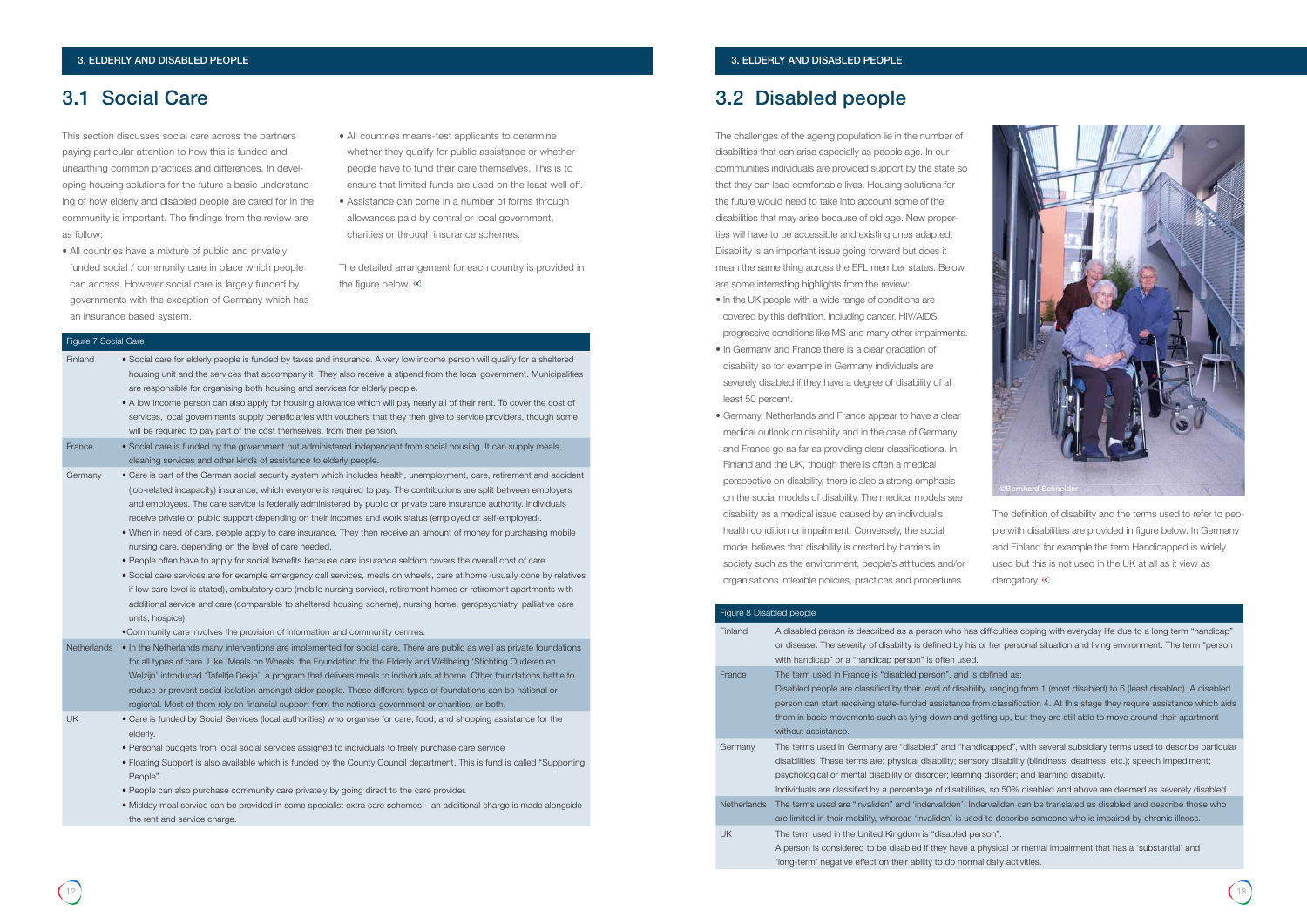### 3.3 Retirement age

### 4.1 Benefit entitlements

The overall aim of this section is to understand the differences between rules on retirement and access to pensions in Finland, France, Germany, the Netherlands and the UK. In this report, retirement refers to a cessation of work and is usually accompanied by the payment of a pension, a regular payment made by the state once an individual has retired or reached a predefined age. Whilst retirement age is the age at which one can retire and access this pension, it is worth noting that the retirement and pensionable ages are not the same in all countries.

- In the UK for example the two are not linked at all so effectively there is no retirement age in the UK. Individuals are able to work after they have drawn down on their state pension.
- This is not the case in the other countries, for example in Finland one would have to cease work, currently at the age of 68 years, to receive the state pension.
- In Germany, individuals are able to retire early in exchange for reduced payments on their state pension, a practice which is not currently seen in the other member states. ©

In all of the member countries, Finland, France, Germany, the Netherlands and the UK individuals are able to draw on their state pensions in their 60s. Due to demographic and economic pressures such as people living longer and the economic crisis of recent years, the pensionable ages have had to be revised upwards in the member states and remains under continuous review.

The review also revealed some nuances of note between the countries. The link between retirement and pensionable ages differ between members.

- In Germany, the jobseekers allowance does not pay a set amount. To be eligible for this benefit, you have to have worked for a minimum of twelve months within the last two years; however the benefit will pay up to 60% of an individual's former income. A similar system is also in place for those receiving a parental allowance, where individuals receive 68% of their income for a twelve month period.
- In Finland, individuals are paid up to 50% of any home renovations works that needs to take place in order to adapt a home to make it more accessible.
- The most significant difference is in the Netherlands, where health insurance is compulsory. Those deemed in need can receive a health insurance allowance to help them with this cost, but everyone is expected to have this insurance. ©

Citizens of EFL member states are all entitled to a number of benefit entitlements and a greater understanding of their commonalities and differences across countries will only help EFL members to determine the economic clout of the elderly and disabled people in their countries. People whom are disabled make up a large proportion of EFL members' clientele in the social housing sector. They tend to be largely economically inactive and depend on state support. So as members look to develop new and innovative housing solutions for these ever increasing elderly and disabled clientele, members would also need a greater awareness of the broad affordability of these solutions.

The review shows that all five countries represented in this report have substantial benefits available for a multitude of people with varying levels of need. As a minimum each country provides benefit entitlements for individuals who are of retirement age, unemployed, those categorised as disabled and/or those with a housing need as will be seen below.

Unsurprisingly some differences in benefit entitlements exist between the countries, in particular Germany, Finland and the Netherlands.

| Figure 9 Retirement age    |                           |                          |                         |                            |
|----------------------------|---------------------------|--------------------------|-------------------------|----------------------------|
| <b>Finland</b>             | France                    | Germany                  | <b>Netherlands</b>      | UK.                        |
| $63 - 68$                  | Average of 65             | 63 or 65                 | 65                      | None                       |
| Average 63.5               |                           |                          |                         |                            |
|                            |                           |                          |                         |                            |
| You may retire at 63, but  | You may only retire after | Those born before 1964   | This will gradually be  | State pension can be       |
| you are required to retire | contributing to the       | may retire at 63. Anyone | increased until the     | claimed between 61 and     |
| at 68. Average retire-     | pension scheme for 42     | born after may retire at | retirement age is 67 by | 68 (depending on year of   |
| ment age is at 63.5.       | trimesters.               | 65.                      | the year 2025.          | birth), but people are not |
|                            |                           |                          |                         | required to stop working   |
| These ages will be         |                           | Some project that the    |                         | to claim it.               |
| increased, though          |                           | retirement age will be   |                         |                            |
| specifics are unknown      |                           | increased to 67.         |                         |                            |
| yet.                       |                           |                          |                         |                            |
|                            |                           |                          |                         |                            |

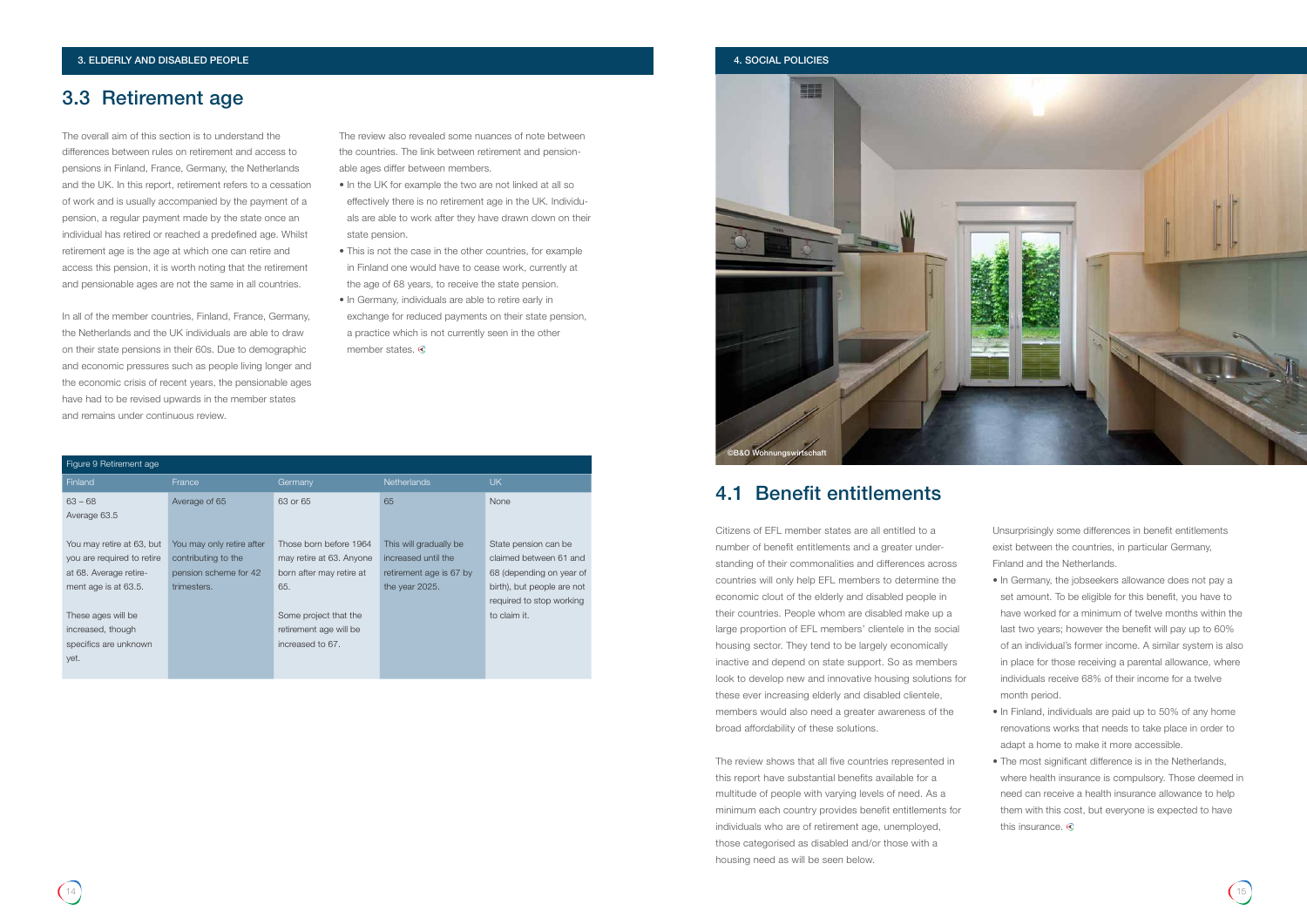|                    | Figure 10 Benefit entitlements                                                                                                                                                                                                                                                                                                                                                                                                                                                                                                                                                                                                                                                                                                                                                                                                                                                                                                                                                                                                                                                                                                                                                                      |
|--------------------|-----------------------------------------------------------------------------------------------------------------------------------------------------------------------------------------------------------------------------------------------------------------------------------------------------------------------------------------------------------------------------------------------------------------------------------------------------------------------------------------------------------------------------------------------------------------------------------------------------------------------------------------------------------------------------------------------------------------------------------------------------------------------------------------------------------------------------------------------------------------------------------------------------------------------------------------------------------------------------------------------------------------------------------------------------------------------------------------------------------------------------------------------------------------------------------------------------|
| Finland            | • Free loan for assistive devices<br>• Personal assistant(s)<br>• Housing and social benefits<br>• Transportation services at between a 50% and 100% discount<br>• Disability allowance<br>• Family care benefit<br>• Adaptation, rehabilitation, and interpretation services and benefits                                                                                                                                                                                                                                                                                                                                                                                                                                                                                                                                                                                                                                                                                                                                                                                                                                                                                                          |
| France             | • RSA (Revenue de solidarité active) - for those who are unemployed<br>• Basic retirement pension<br>• L'APA (allocation pour la personne agé) if they are disabled - this pays for many services, including meals and house<br>cleaning.<br>• MDPH (Maison departamentale de L'handicap) - this centralises all types of benefits for disabled people, and pays not<br>only for the disabled person's services but for adaptations to their apartment as well.                                                                                                                                                                                                                                                                                                                                                                                                                                                                                                                                                                                                                                                                                                                                     |
| Germany            | • State or retirement pension<br>• Care allowance or attendance allowance - for caring, nursing and refurbishing of the home<br>• Housing benefit - People without a job and income can apply for housing benefit. The total amount of benefit is<br>dependent on the amount of rent.<br>• Social benefit - for people without an income and employment.<br>. Jobseekers allowance - available for people that have been working for a minimum of 12 months in the last 2 years.<br>Those older than 50 years receive more than 12 months jobseekers allowance. The maximum amount is 60% of<br>former income. After 12 months without employment people receive social benefit and housing benefit.<br>• Parental allowance (Elterngeld) - parents on parental leave receive 68% of their income for 12 months.                                                                                                                                                                                                                                                                                                                                                                                    |
| <b>Netherlands</b> | • Supplementary income provision for elderly (people who have reached the age of 65 years and have an incomplete<br>retirement pension and little other income, are entitled to receive this benefit)<br>• Healthcare allowance (this is a health insurance allowance to help with the costs of Dutch health insurance)<br>• Housing Allowance                                                                                                                                                                                                                                                                                                                                                                                                                                                                                                                                                                                                                                                                                                                                                                                                                                                      |
| UK                 | • State Pension - a regular payment made by the state to people of or above the official retirement age and to some<br>widows and disabled people<br>. Disability Living Allowance - a benefit that provides a cash contribution towards the extra costs of needs arising from<br>an impairment or health condition<br>• Personal Independence Payments - a new benefit for people who need help taking part in everyday life or who find it<br>difficult to get around. It replaces the disability living allowance.<br>• Employment and Support Allowance – financial support for people who are unable to work<br>• Housing Benefit - financial help towards rent and some service charges for private, local authority and housing<br>association tenants, and it is payable either to the claimant or to the landlord<br>• Council Tax Benefit - payment made by a local authority in the form of a rent rebate to a council tenant or a rent<br>allowance to a private tenant<br>• Jobseekers Allowance - a benefit for people who are not in full time employment, are capable of working and are<br>looking for a job<br>• Carers Allowance - a benefit paid to people who care for someone |

accessible design standards. In Germany, the government is strengthening its laws around social care and in the UK local governments are starting to produce ageing strategies and action plans.  $\odot$ 

raphic change, the government has initiated programmes to people. National housing financing organisations are responding nce to be "completely accessible."

ance of the "silver economy" to encourage investment into

emographic shift towards an increasingly ageing population is to:

on to strengthen current care laws. The first part of this recently be upcoming within this legislative period (higher hospital and

cal governments in collaboration with housing corporations, in pursual<br>2021 elderly homes per year until 2021.

s that suit the needs of senior citizens, and explore the possibili-

velop ageing strategies and action plans. This process must place with the public to allow their input into the process. by is designed to improve the recruitment and retention of an

er development that will explore how General Practice's (Doctor's he vulnerable older people's plan will draw on the work of the icy care services to identify what needs to change to ensure that s and provide high quality care to patients.

## 4.2 Government policy in response to the ageing population

TThe housing needs of the ever ageing populations of Europe are of particular interest to EFL members. Members recognise that a greater understanding of government policies which are directed at addressing some of the challenges that society might face is of significant importance going forward. One estimate posits that 25% of the population will be over the age of 65 years in the next 15-40 years.

> local planning authorities to ensure that their Local Plan meets fordable housing in their housing market area. Local planning and plan for a mix of housing based on demographic trends and the needs of different groups in the communities, including older people.

All governments represented in the review are starting to address the issue of an ageing population by introducing appropriate legislation. In Finland for example, legislations are in place to ensure that all new projects financed by the government are designed and developed to meet minimum

|                    | Figure 11 Government policies around ageing                                                                                                                                                                                                                                                                                                                                                                                                                                                                                                                                                                                                                          |
|--------------------|----------------------------------------------------------------------------------------------------------------------------------------------------------------------------------------------------------------------------------------------------------------------------------------------------------------------------------------------------------------------------------------------------------------------------------------------------------------------------------------------------------------------------------------------------------------------------------------------------------------------------------------------------------------------|
| Finland            | . In order to cope with the challenges posed by demographi<br>make homes more accessible to elderly and disabled peop<br>to this drive by requiring all housing projects they finance to                                                                                                                                                                                                                                                                                                                                                                                                                                                                             |
| France             | • The government is attempting to publicise the importance<br>solutions dealing with increasing demographic challenges.                                                                                                                                                                                                                                                                                                                                                                                                                                                                                                                                              |
| Germany            | • The federal government's strategy with regards to the demog<br>Strengthen families as communities<br>O<br>Motivate people to work safely and healthily<br>$\Omega$<br>Foster increased independence in old age<br>O<br>Support quality of life in rural areas<br>O<br>Support integrative urban policies<br>O<br>Ensure that economic growth is sustainable<br>$\circ$<br>Maintain current capacity for public support<br>$\circ$<br>. The government is currently working on new legislation to<br>came into effect, while the second part is believed to be up<br>nursing charges for example).                                                                  |
| <b>Netherlands</b> | • The Dutch national government sets regulations for local government<br>pursuance of the increasing availability target of 40,000 elc<br>• Local governments map out the demand for dwellings that<br>ties to fulfil these demands. This strategy reflects                                                                                                                                                                                                                                                                                                                                                                                                          |
| UK                 | • Central government requires all local authorities to develop<br>include engagement workshops which must also take plac<br>• Fuller working lives: A framework for action. This policy is a<br>ageing workforce.<br>• Vulnerable older people's plan. A policy currently under dev<br>Surgeries) can best prevent and diagnose ill health. The vu<br>NHS medical director's review of urgent and emergency ca<br>services are best equipped to meet modern demands and<br>• The National Planning Policy Framework (NPPF) asks local<br>the full, objectively assessed needs for market and affordal<br>quitborities should also deliver a wide shoise of bemes and |

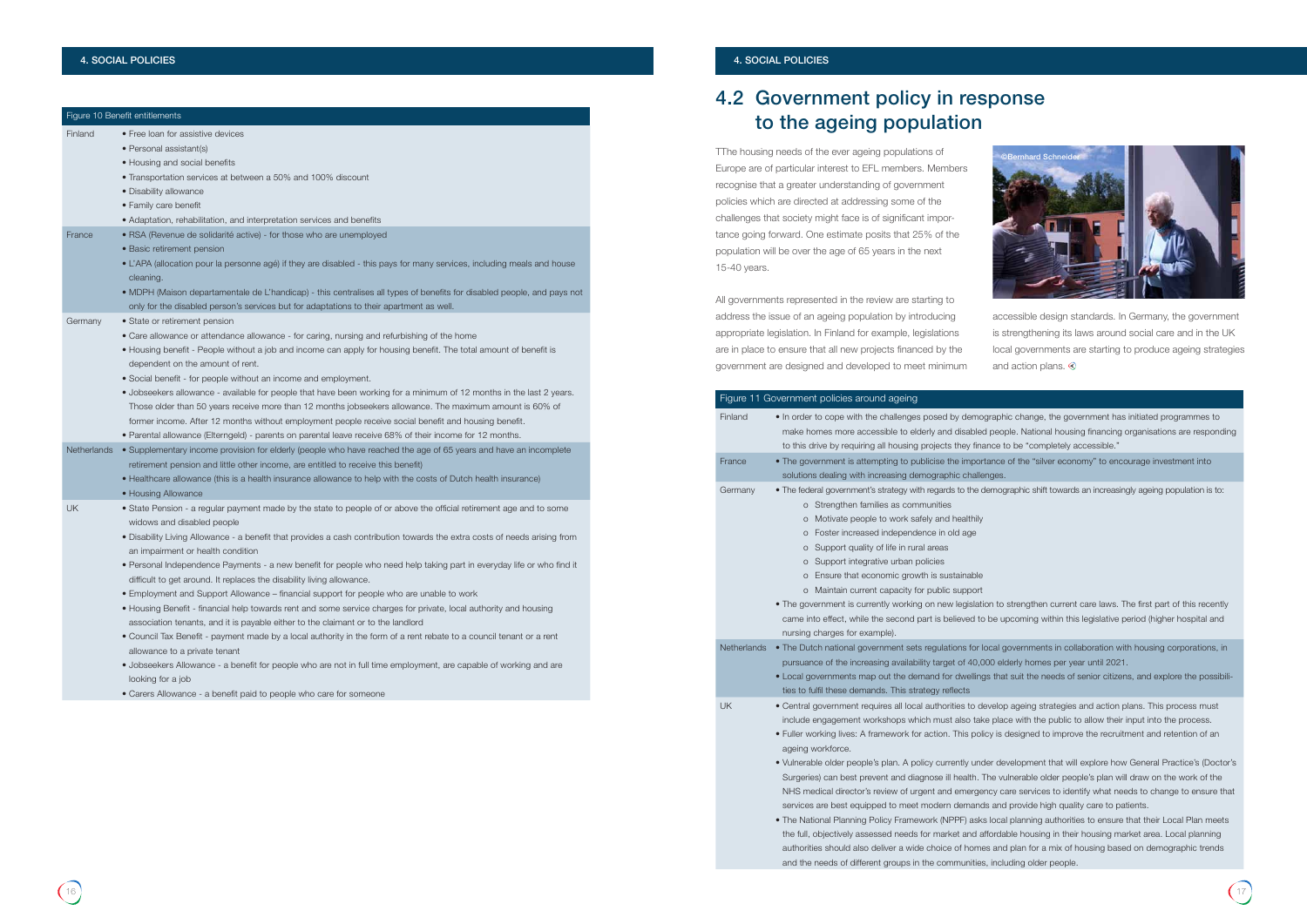### 4. SOCIAL POLICIES 4. SOCIAL POLICIES

• The Government has appointed business champions for older workers who will work with partners to publish a range of effective 'how to' to help businesses adapt their recruitment and retention practices for older

age of 50 are more likely than younger people to remain unemployed for longer inactive.

Service (NHS) England and other national partners and stakeholders to provide

orematurely by improving mortality rates for the big killer diseases. re throughout the system so that quality of care is considered as important as antability, better training, tougher inspections and more attention paid to patient

ment and care of people with dementia and other long term conditions,

alth and care.

 $\epsilon$  om the current 45% up to 66% by 2015, and also plans to implement more

re needs will be capped at £72,000 and everyone will have the right to defer onal financial support to those people with in residential care with assets worth

|                    | Figure 12 Government programmes around ageing                                                                                                                                                                                                                                                                                                                                                                                                                                                                                                                                                                                                                                                                                                                                                                                                                                                                                                                                                                                                                                                                                                                                                                                                                                                                                                                                                                                                                                                                                                                                                                                                                                                                                                                                                                         |
|--------------------|-----------------------------------------------------------------------------------------------------------------------------------------------------------------------------------------------------------------------------------------------------------------------------------------------------------------------------------------------------------------------------------------------------------------------------------------------------------------------------------------------------------------------------------------------------------------------------------------------------------------------------------------------------------------------------------------------------------------------------------------------------------------------------------------------------------------------------------------------------------------------------------------------------------------------------------------------------------------------------------------------------------------------------------------------------------------------------------------------------------------------------------------------------------------------------------------------------------------------------------------------------------------------------------------------------------------------------------------------------------------------------------------------------------------------------------------------------------------------------------------------------------------------------------------------------------------------------------------------------------------------------------------------------------------------------------------------------------------------------------------------------------------------------------------------------------------------|
| Finland            | • Name: "Development programme for the housing of a<br>• Goal: people to stay in their homes<br>• Initiatives:<br>o accessibility in new buildings & renovations<br>o innovative new housing solutions<br>o improve the functional capabilities of elderly pe                                                                                                                                                                                                                                                                                                                                                                                                                                                                                                                                                                                                                                                                                                                                                                                                                                                                                                                                                                                                                                                                                                                                                                                                                                                                                                                                                                                                                                                                                                                                                         |
| France             | · Goal: economic activity in the "Silver Market"<br>• Initiatives:<br>o nursing homes<br>o care technology<br>o availability of services<br>o accessible hospitals<br>o preventing injuries<br>o improving financial security<br>o Alzheimer diagnosis                                                                                                                                                                                                                                                                                                                                                                                                                                                                                                                                                                                                                                                                                                                                                                                                                                                                                                                                                                                                                                                                                                                                                                                                                                                                                                                                                                                                                                                                                                                                                                |
| Germany            | • Goal: more care & re-organise existing care<br>· Initiatives:<br>o long-term care                                                                                                                                                                                                                                                                                                                                                                                                                                                                                                                                                                                                                                                                                                                                                                                                                                                                                                                                                                                                                                                                                                                                                                                                                                                                                                                                                                                                                                                                                                                                                                                                                                                                                                                                   |
| <b>Netherlands</b> | · Goal: successful retirement plan<br>· Initiatives:<br>o Stability Program of 2012                                                                                                                                                                                                                                                                                                                                                                                                                                                                                                                                                                                                                                                                                                                                                                                                                                                                                                                                                                                                                                                                                                                                                                                                                                                                                                                                                                                                                                                                                                                                                                                                                                                                                                                                   |
| UK                 | • Compulsory pension scheme. The introduction of automat<br>• Community Agents. £1m has been allocated to help older<br>in the creation of approximately 2,800 Community Agents<br>o Take the first step in trying something new.<br>o Understand how they will benefit from being more a<br>o Build social contacts to help them be more active as<br>. The Department of Health has allocated £300m to build m<br>phase of the scheme, the Department will issue more than<br>work with 86 agencies to build 2,875 new homes across tl<br>• The Government has appointed business champions for o<br>guides and toolkits for employers, with practical solutions t<br>workers. Once out of work, unemployed people over the a<br>periods and are at a higher risk of becoming economically<br>. The Department of Health is working with National Health &<br>leadership and direction across several priorities:<br>o Premature mortality: preventing people from dying p<br>o Compassionate care: improving the standard of car<br>quality of treatment. This effort includes more accou<br>input.<br>o Dementia and long term conditions: improving treat<br>including primary, urgent and emergency care.<br>o Technology: exploring the uses of technology in hea<br>• NHS England aims to increase dementia diagnosis rates fri<br>proper care plans for all those diagnosed.<br>• Starting April 2016, the cost to meet a person's eligible car<br>paying care home fees. They will also aim to provide additionally<br>less than $£118,000$ .<br>• Funding for the Disabled Facilities Grant has been increase<br>funding support for the provision of local Home Improveme<br>quarter of a million older, vulnerable and disabled people to<br>• The Government also aims to promote voluntary activity th |

### eople (ICT)

tic enrolment in pension so that more people can save for retirement. people who are most at risk of long term loneliness and social isolation, resulting positions. Community agents help older people within their communities to:

active, engaged and contributing to their communities.

is part of their routine.

ore than 3,500 new homes for older and disabled people. As part of the first **£100 million of this fund to the Homes and Communities Agency, which will** he country.

ed by £60m over the last two years. In addition, £51m has been dedicated to ent Agencies (HIAs). Each year these small, not-for-profit organisations assist a repair, maintain or adapt their homes, currently subsidising 82% of the cost. at can support older people. For example, over two years the central government will invest around £36m to support organisations that mobilise people to take part in voluntary work.

At present, policies related to senior citizens and housing are under the control of individual European countries. This decentralisation reveals varying levels of commitment from members participating in the review.  $\circledast$ 

## 4.3 Government programs in place to deal with the ageing population

In addition to government policies, existing government programs also shed some light on current government actions toward the ageing populations in each country. In other words identifying programs that are in effect today which address the rising demand for special solutions for the elderly.